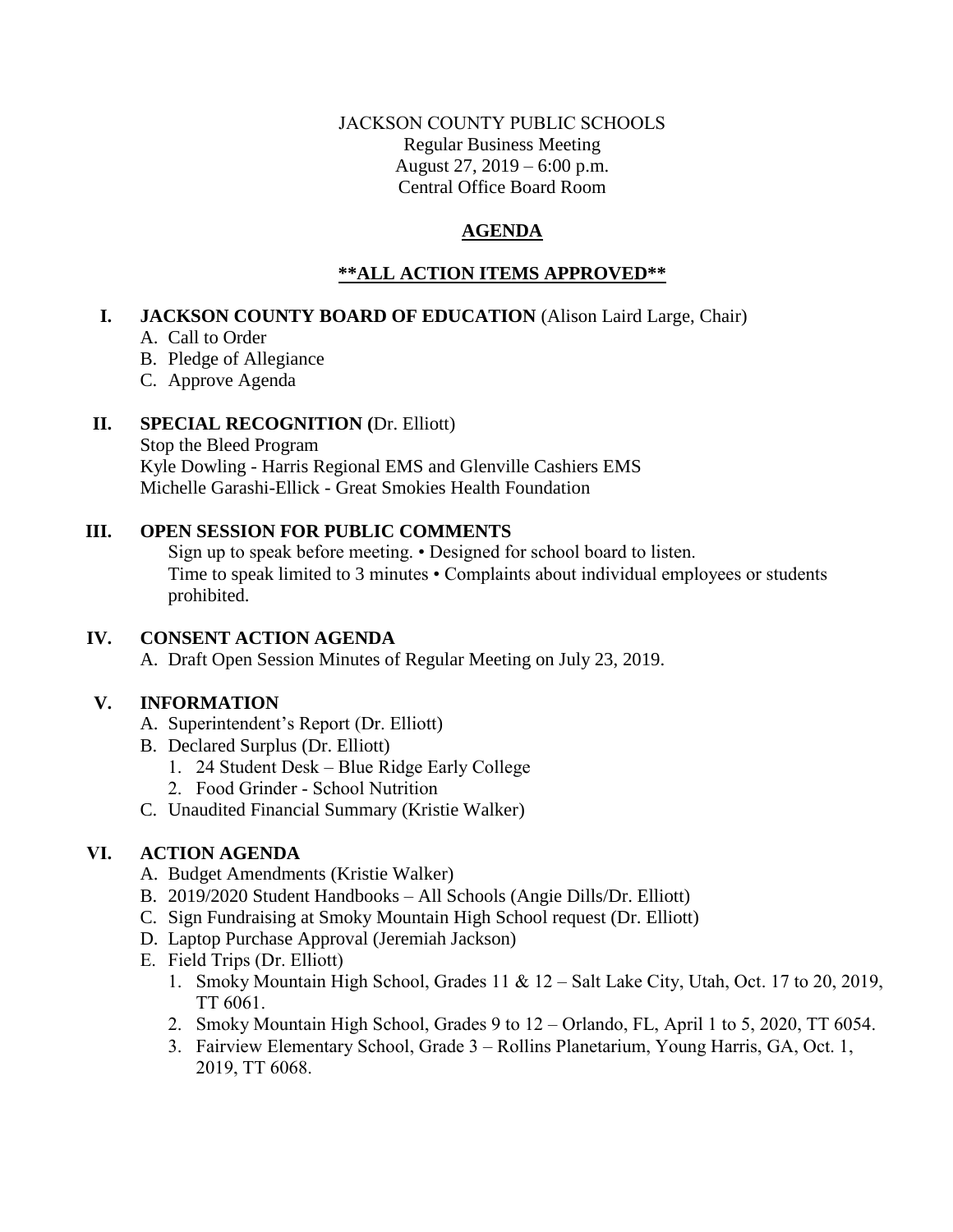**VII. CLOSED SESSION – Pursuant to G.S. 143.318.11 for the following purposes: under subsection; (a) (1) to prevent the disclosure of privileged or confidential personnel information pursuant to G.S. 115C-319-321 and (a) (3) to discuss matters protected by the attorney-client privilege.**

# **VIII. PERSONNEL ACTION AGENDA**

### **Employee Recommendations:**

- 1. Benavides, Jade Color Guard Instructor, Smoky Mountain High School
- 2. Bharathae-Lane, Kullen Tutor, School of Alternatives
- 3. Brown, Patricia School Nutrition Assistant, Fairview Elementary School
- 4. Bryson, Destiny Afterschool Assistant, Fairview Elementary School
- 5. Cauley, Cleis Bonham ESL Tutor, Fairview Elementary School
- 6. Cloer, Lindsey Afterschool Assistant, Cullowhee Valley Elementary School
- 7. Cowan, Kheri Assistant Principal, Blue Ridge School and Early College
- 8. Day, Kearston Afterschool Assistant, Fairview Elementary School
- 9. Evans, Lisa School Nutrition Assistant, Smoky Mountain High School
- 10. Fielden, Katherine Afterschool Assistant, Cullowhee Valley Elementary School
- 11. Flick, Shawn Marching Band Assistant, Smoky Mountain High School
- 12. Gaddis, Leigh-Mashon EC Bus Monitor Morning Route, Smokey Mountain Elementary School
- 13. Gaddis, Leigh-Mashon Afterschool Assistant, Cullowhee Valley Elementary School
- 14. Hale, Judy Substitute School Nutrition Assistant, CVES, FES, SMHS, SCES
- 15. Hallman, Sabrina Counselor, Jackson County Early College
- 16. Harris, Whitney Teacher, Cullowhee Valley Elementary School
- 17. Holder, Brooke Afterschool Assistant, Cullowhee Valley Elementary School
- 18. Kirsch, Seth Custodian and Bus Driver, Smoky Mountain High School
- 19. Lanning, Stephanie Substitute School Nutrition Assistant, CVES, FES, and SCES
- 20. McMahan, Luisa Teacher Assistant, Scotts Creek Elementary School
- 21. Myers, Sarah EC Teacher Assistant, Smoky Mountain High School
- 22. Nidiffer, Emilee Activity Bus Driver, Jackson County Early College
- 23. Norris, Spencer PE Safety Assistant, Fairview Elementary School
- 24. Overstreet, Journey Teacher Assistant, Blue Ridge School
- 25. Rice, Christina Danielle School Nurse, Blue Ridge School and Early College
- 26. Rogers, Jennifer Part-time Pre-K Teacher Assistant, Fairview Elementary School
- 27. Shuler, Tiffany EC Teacher Assistant, Smoky Mountain High School
- 28. Sink, James Teacher, Smokey Mountain Elementary School
- 29. Smithdeal, Erica Social Worker, Blue Ridge School and Early College
- 30. Taylor, Tracy Part-time ESL Tutor, Smoky Mountain High School and Scotts Creek Elementary School
- 31. Trammel, Hannah Afterschool Assistant, Fairview Elementary School
- 32. Wilkerson, Matt Percussion Instructor, Smoky Mountain High School
- 33. Young, Lindsi Temporary Teacher Assistant, Cullowhee Valley Elementary School

# **Employee Resignations:**

1. Burns, Jennifer – School Bus Driver, Cullowhee Valley Elementary School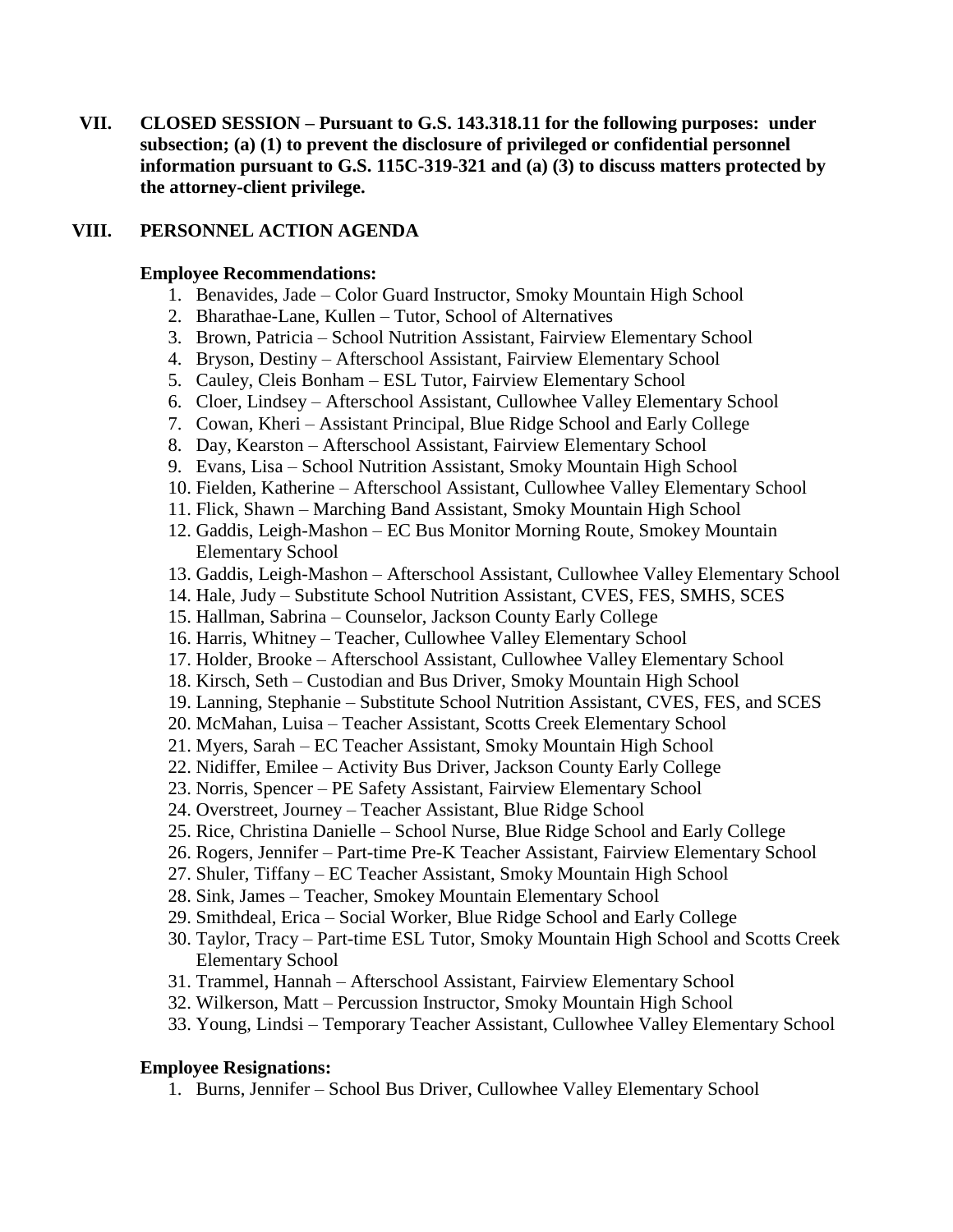- 2. Cherry, Emily Teacher, Blue Ridge School
- 3. Davis, Megan Head Coach Softball, Smoky Mountain High School
- 4. Ensley, Anna Afterschool Assistant, Fairview Elementary School
- 5. Green, Connie Teacher Assistant, Blue Ridge School
- 6. Green, Mitchel Custodian and Bus Driver, Fairview Elementary School
- 7. Harrison, Adam Technology Technician, Central Office
- 8. Hart Jr., Jerry Custodian and Bus Driver, Fairview Elementary School
- 9. Johnson, Alla Teacher Assistant, Cullowhee Valley Elementary School
- 10. Jordan, Rose Tutor, Smokey Mountain Elementary School
- 11. Logan, Jeff Bus Driver, Smoky Mountain High School
- 12. Mathis, Derek Afterschool Assistant, Cullowhee Valley Elementary School
- 13. Obuchowski, Tracy Teacher, Smokey Mountain Elementary School
- 14. Pangle, Alaina Teacher, Smokey Mountain Elementary School
- 15. Rogers, Sheryl District Instructional Coach, Smokey Mountain Elementary School
- 16. Wiggins, Ciera Counselor, Fairview Elementary School
- 17. Witherspoon, Allison Afterschool and Summer Camp Assistant, Cullowhee Valley Elementary School
- 18. Wyant, Jeffrey Assistant Principal, Blue Ridge School and Early College

### **Employee Retirements:**

1. McFadden, Kathy – Teacher Assistant, Smokey Mountain Elementary School

### **Staff, Non-Staff, and Returning Coach Recommendations:**

- 1. Baldwin, Emmitt Volunteer Assistant Coach Football, Smoky Mountain High School – New Non-Staff
- 2. Brooks, Beth Head Coach Volleyball, Smokey Mountain Elementary School Returning Staff
- 3. Burns, Brandon Volunteer Assistant Coach Middle School Football, Smoky Mountain High School – New Non-Staff
- 4. Burton, Heather Assistant Coach Volleyball, Cullowhee Valley Elementary School – Returning Non-Staff
- 5. Cook, Jill Athletic Director, Scotts Creek Elementary School New Staff
- 6. Danner, Colton Volunteer Assistant Coach Middle School Football, Smoky Mountain High School – New Non-Staff
- 7. Ellsworth, Marissa Head Coach Volleyball, Fairview Elementary School Returning Non-Staff
- 8. Fowler, Carlton Head Coach Junior Varsity Volleyball, Blue Ridge Early College Returning Non-Staff
- 9. Fowler, Cindy Assistant Coach Junior Varsity Volleyball, Blue Ridge Early College – Returning Non-Staff
- 10. Friesen, Jacob Assistant Coach Soccer, Cullowhee Valley Elementary School New Non-Staff
- 11. Hansen, Debbie Head Coach Soccer, Fairview Elementary School New Staff
- 12. Jones, Garrett Assistant Coach Varsity Football, Smoky Mountain High School New Non-Staff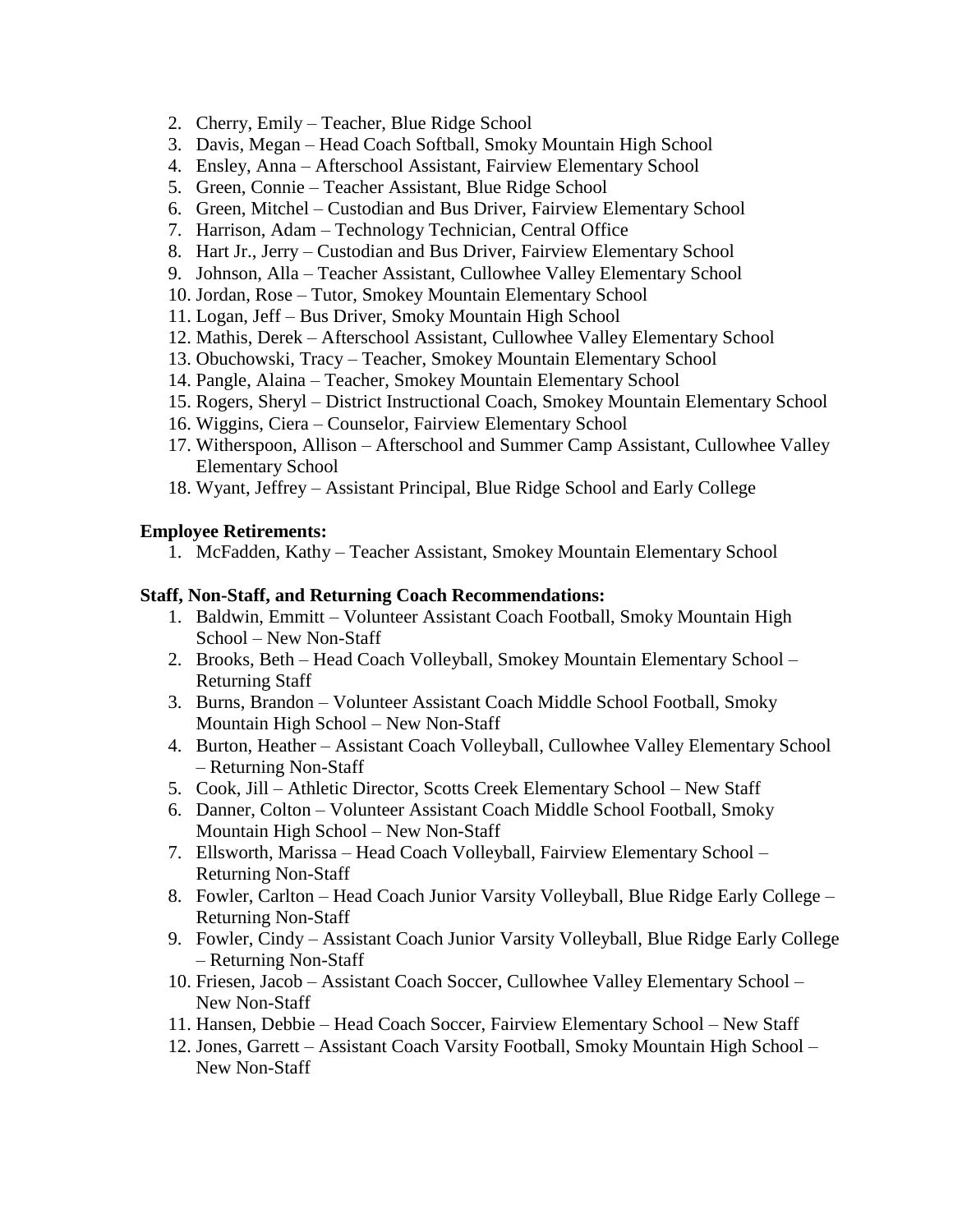- 13. Kilpatrick, Alicia Assistant Coach Volleyball, Smokey Mountain Elementary School – New Staff
- 14. Lester, Brittany Volunteer Assistant Coach Cross Country, Smoky Mountain High School – New Staff
- 15. Long, Michelle Head Coach Volleyball, Scotts Creek Elementary School New Staff
- 16. Lugo, Benjamin Volunteer Assistant Coach Middle School Soccer, Blue Ridge Early College – Returning Non-Staff
- 17. Lugo, Cruz Volunteer Assistant Coach Middle School Soccer, Blue Ridge Early College – Returning Non-Staff
- 18. Macke, Stacy Volunteer Assistant Coach Women's Golf, Smoky Mountain High School – Returning Staff
- 19. Miller, Scott Assistant Coach Soccer, Smokey Mountain Elementary School New **Staff**
- 20. Roberson, Lane Assistant Coach Middle School Football, Smoky Mountain High School - New Non-Staff
- 21. Rosario, Jesus Assistant Coach District Middle School Boys Soccer, Smoky Mountain High School – New Non-Staff
- 22. Sandoval, Jesus Head Coach Soccer, Smokey Mountain Elementary School Returning Staff
- 23. Starnes, Alana Head Coach Girl's Basketball, Scotts Creek Elementary School-New Staff
- 24. Stephens, Devon Assistant Coach Junior Varsity Football, Smoky Mountain High School – New Non-Staff
- 25. Watson, Jason Volunteer Assistant Coach Junior Varsity and Varsity Volleyball, Blue Ridge Early College – Returning Non-Staff

#### **Kindergarten Academy Recommendations:**

- 1. Conner, Kay Teacher Assistant, Scotts Creek Elementary School
- 2. Hickman, Melissa Teacher, Scotts Creek Elementary School
- 3. Rowe, Christy Teacher Assistant, Scotts Creek Elementary School
- 4. Simmons, Georgeanne Teacher Assistant, Fairview Elementary School
- 5. Willson, Dorothie Teacher, Scotts Creek Elementary School

#### **Summer Program Recommendations:**

- 1. Giles, Petra Summer Preschool Coordinator, Fairview Elementary School
- 2. Nordmann, Clare Summer Certified Occupational Therapist Assistant, Fairview Elementary School

### **Transfer Requiring Action:**

- 1. Henderson, Noah From Full-time Custodian and Bus Driver to Part-time Custodian and Bus Driver, Smoky Mountain High School
- 2. Smith, Shane From Custodian and Bus Driver at Blue Ridge Early College to Custodian and Bus Driver at Smoky Mountain High School

#### **FYI – BOARD ACTION NOT REQUIRED**